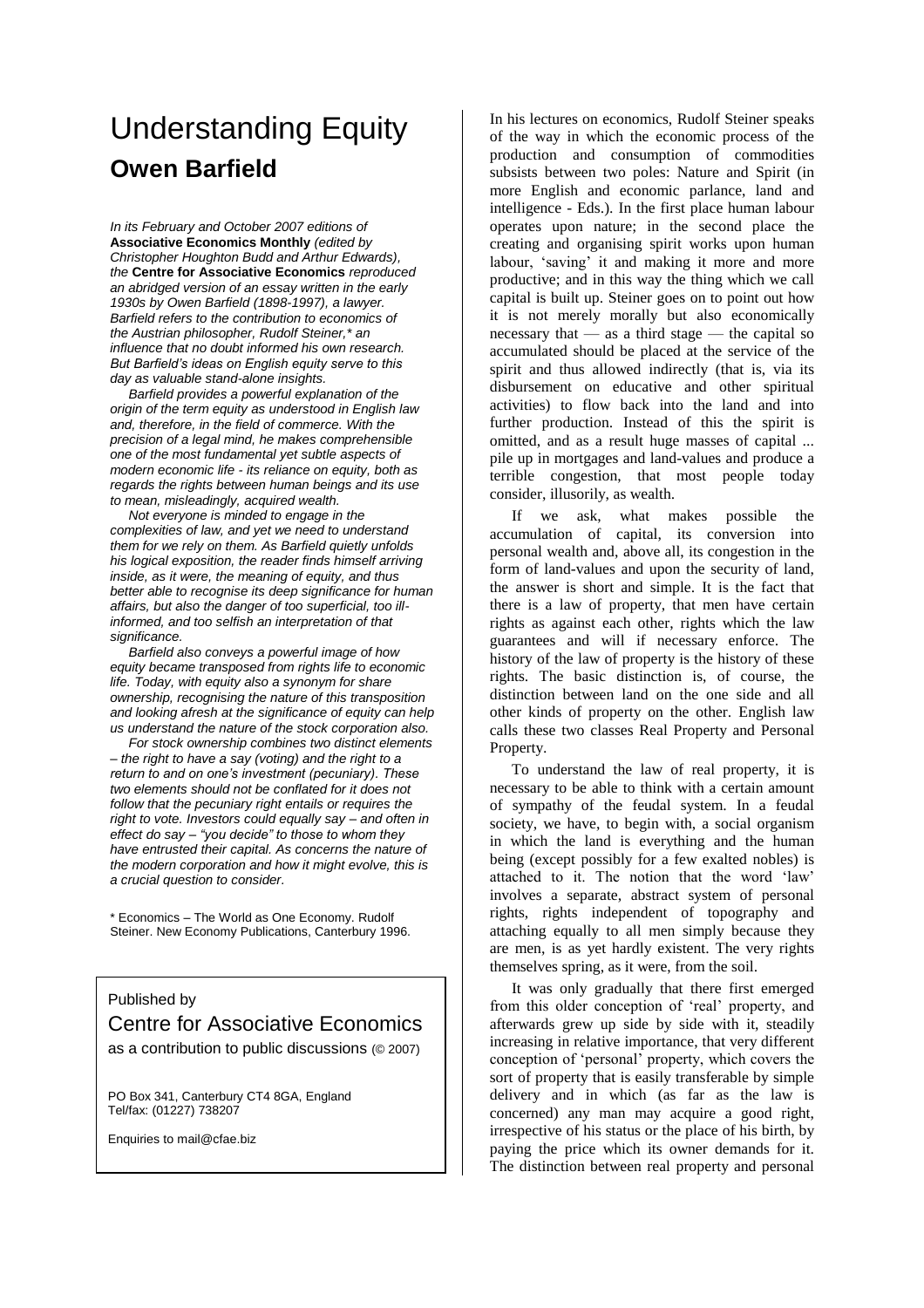property is, however, not quite as simple as it is apt to appear. One is tempted by the terms themselves to think of land as having been called 'real', because it is nice and solid and immovable, while 'personal' property would be the kind of property (cash and so forth) which can be carried on the person. But this is not really the meaning of the terms.

What is a right? How is its nature defined and determined? The lawyer answers this question by asking another. If my client's right is infringed, what sort of action can I bring, and against whom? It is in the answer to this question that the origin of the difference between real and personal property is to be found. The owner's right to his land was a right which he could enforce against the whole world. It was a right in rent — to the thing itself so that if he were dispossessed, he could bring an action for the recovery of the thing itself. But the law at first recognised no such right in the case of personal property. He who was deprived of this could not, at law, enforce its return. His sole remedy was an action for damages against the person who had wronged him. Such an action was called a ' personal' action.

For similar reasons a distinction arose between two different kinds of personal property. Just as there is real property and personal property, so personal property itself may consist either of 'things-in-possession' or 'things-in-action'. The difference is again a question of rights. If I see my watch lying on your table, I am entitled to pick it up and carry it away without your permission. In order to recover 'my' £10 against your will, I must bring an action. These rights to the possession of property, as distinct from property itself, are called things — or choses-in-action. My watch, on the other hand is classified as a chose-in-possession. Thus, choses-in-possession are concrete, ascertained chattels; choses-in-action are, in essence, rights enabling me to obtain something if I choose. These rights may be contingent only, for there may be nothing to be got. Yet though chosesin-action are only 'rights' to property, they are also a form of property itself. They may be bought and sold, and a large part of the buying and selling that goes on in the world today is concerned with them.

We can now amplify a little the original distinction between real property and personal property into three categories: real property, choses-in-possession, and choses-in-action

It is obvious that choses-in-action lie at the opposite pole to realty. On the one hand, the actual possession and enjoyment of something ascertained is guaranteed by the law; on the other hand, it is only a right to possess something unascertained which is supported.

The gradual recognition of this often not very clearly defined right to possess is, in England, closely bound up with the history of equity. What is equity? How has it come about that this academic name for a universal principle of justice or equality is now used in such peculiarly technical ways, so that, for instance, a man who has signed a contract to purchase a house is said to 'have the equity' in it and the shares of the most bogus and disreputable limited company that can possibly be imagined are properly called 'equity shares'?

When A lends money to  $B - you$  have a relation between two persons. The history of equity is precisely the history of the recognition of this relation between two persons by the Courts. Equity begins as soon as the 'relation between two persons' begins to be recognised as a thing, as an object no less 'real' in fact though not in name than a piece of land.

In the origin of the English common law everything depended on using the correct words in your summons. A right was only enforceable if there happened to be some established form of action which would fit the particular infringement of which you had to complain. If not, no matter how unjustly you had been treated, the courts could do nothing for you.

This cramping limitation of the right of action lasted in England well into the thirteenth century and the remedy, when it came, took a rather curious form. People who had a genuine grievance, for which, owing to formal reasons, no relief was available at law, turned to the king as the ultimate fountain of justice; and the person who had to deal with their petitions was the king's highest official, the Chancellor. Down to the Reformation this official was invariably an ecclesiastic, known as the 'keeper of the king's conscience'. The relief which the Chancellor gave to oppressed and remediless suitors became more and more systematic, until it eventually resulted in a whole set of courts existing parallel to and yet quite distinct from those of the common law and known as the Courts of Equity or 'courts of conscience'.

The term 'courts of conscience' was in many ways a singularly correct description of the courts of equity and indeed it conceals in itself the very essence of equity. For, while on the one hand it is still necessary today for a lawyer to have some understanding of the meaning of this phrase, 'courts' of conscience', even for the ordinary practical purposes of his business, at the other end of the scale it carries us deep into human consciousness.

What does it mean? Equity is a branch of civil law, and the court would only move at the instance of a plaintiff with some grievance. But in spite of this, the principle which underlay the relief granted was not, as at common law, the satisfaction of the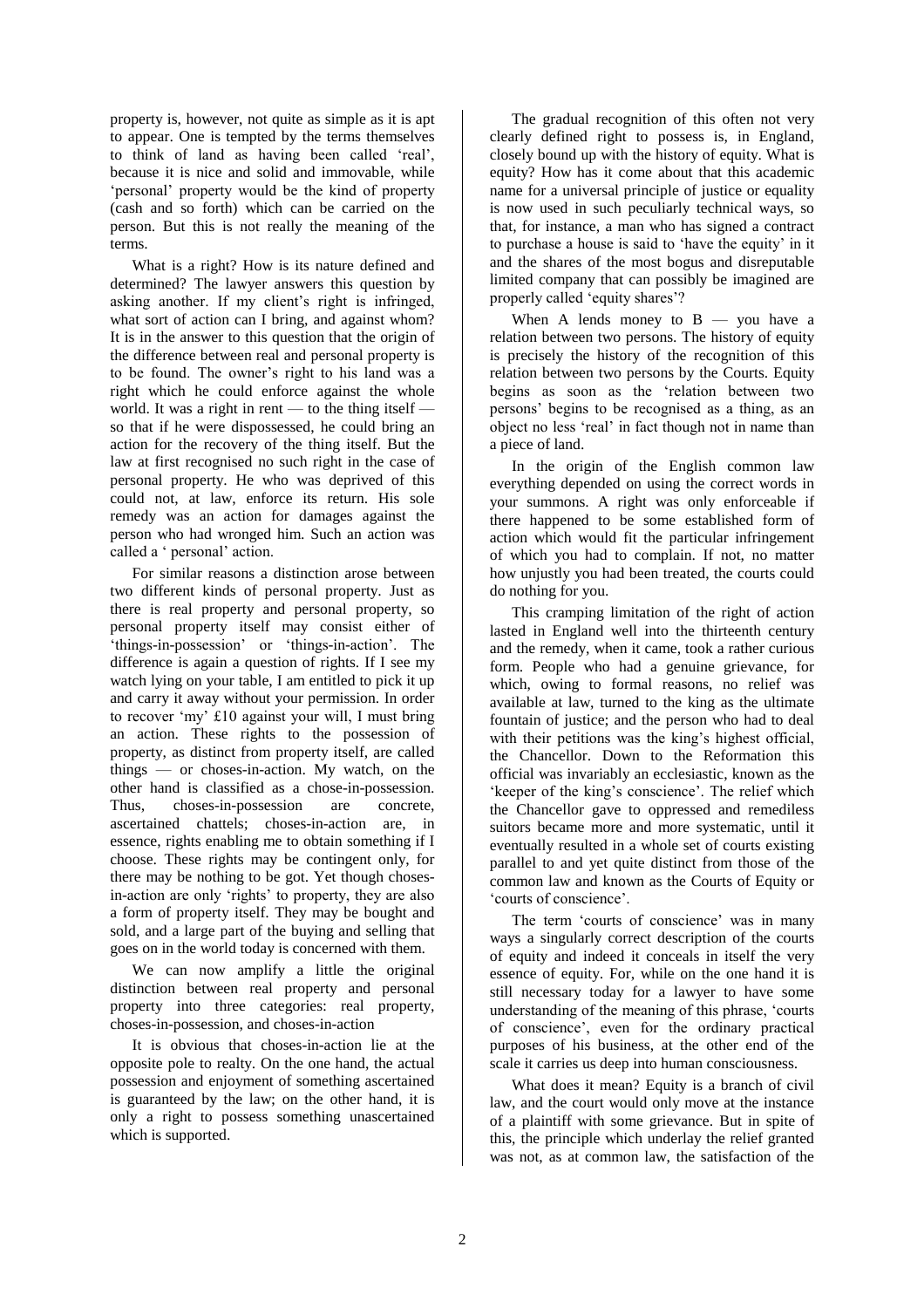aggrieved plaintiff. On the contrary, the court was concerned to clear the conscience of the defendant. A man might be a notorious rogue, but nevertheless he could succeed in evicting from a piece of land (if he could show that it was technically 'his') another man whose personal right to the land was universally admitted to be far better than his own.

This was where equity stepped in. When such a situation arose, the sufferer could apply to the Chancellor and, if satisfied of the rights of the case, the Chancellor would say, in effect, to the oppressor: 'It is perfectly true you have this legal right to the land, and if you choose to go to law to enforce it the common law will assist you. I cannot stop that. But there is something else that I both can and shall do. The moment you begin any such action, in order to prevent you going on with it, I shall imprison your person for contempt of my court.' Thus the would-be oppressor was helpless. He had a legal 'right' but equity prevented him from enforcing it for 'personal' reasons. The maxim was: 'Equity acts in personam.'

There was another sense in which the courts of equity were 'courts of conscience.' The person who applied for relief must be able to show that his own conscience was clear. Otherwise the court would not help him. 'He who seeks equity must do equity.' In enforcing this principle the Chancellor would particularly take into account the degree of knowledge of certain significant facts which the parties could be shown to have possessed at the time when they acted. (This is the important equitable doctrine of 'notice'.)

A crime is essentially an offence against the group of which the criminal is a member. It is breach of the king's peace. Whereas the infringement of an equitable right is the wronging of another individual human being. It depends on a relation between two persons. The word conscience originally means 'knowing with'. It implies a state of knowledge either shared with or at any rate considered in relation to another being. This 'knowing with' another (which, reduced to its lowest terms, is the bare admission that there is another being) is, firstly, an act of will, and, secondly, the basis of self-consciousness.

Self-consciousness is only made possible by the voluntary recognition of another selfconsciousness. It becomes possible when, by an act of free will, we resist the impulse to regard other human beings as mere phenomena, as mere points on the circumference of a circle; and it is developed in us at any moment only to the extent that we are able to acknowledge with our whole heart that these others too are centres, centres of equal status with ourselves. Self-consciousness has its rise in the recognition by one being of the equality of another. It is a gift which men can only receive at each other's hands

To be an expression of the equality of all men is characteristic of the politico-legal structure of the state, of that life of reciprocal rights which corresponds in man himself to the life of feeling, out of which his private social relations with other men are built up. In other respects men are not equal.

The phenomenon of equity and the way in which, originating in the sphere of rights, it has gradually spread outward and incorporated itself in a metamorphosed form into the economic life, throws much light on this conception. It is characteristic of the [different] members or systems of the modern state to interpenetrate in this way. The important thing is that they should be able to be separated in our thinking about them.

The history of equity assists us to do this. We can trace its progress from the rights sphere through a changing conception of property into the economic sphere. But its nature is such that in doing so we do not easily lose sight of its essentially juristic origin. Thus, equity enables us to feel how equality — not the abstract uniformity of the bureaucratic foot-rule, not 'standardisation' but equality in a most inward and truly human sense, is at the very heart of the life of rights.

With the advent of capitalism the ancient feudal attachment of man to the land was allowed to fade away into the background. It did not wholly disappear, but there came into existence, hovering as it were above it, a quite separate system of ownership, in which the theory was that, not the land itself was owned, but the personal right to enjoy it.

Under the feudal system it had been in some respects almost as true to say that the land owned the man as that the man owned the land. But now these personal rights had come to be felt as things no less actual and concrete than the land itself. They could be left in a will, bought and sold, dealt in. The conception of property had thus become a much freer one. It no longer involved a kind of physical oneness with the object owned. It was a personal right. $<sup>1</sup>$ </sup>

The characteristic of this kind of property was the ease with which it could be transferred from one

<sup>&</sup>lt;sup>1</sup> Editorial Note: For some this will sound contentious, for detachment from the land (or the real economy) is often seen as the root illness of modern economic life, and the cause of our journey into abstraction. But freedom in Barfield's sense is not to be equated with abstraction per se. Rather, it consists of the ability to experience abstraction (or to err, even to do evil) so that a new reality is born, not of the earth but of heaven, not from without but from within, not from imposed scripture (or stricture) but from an experience universally had.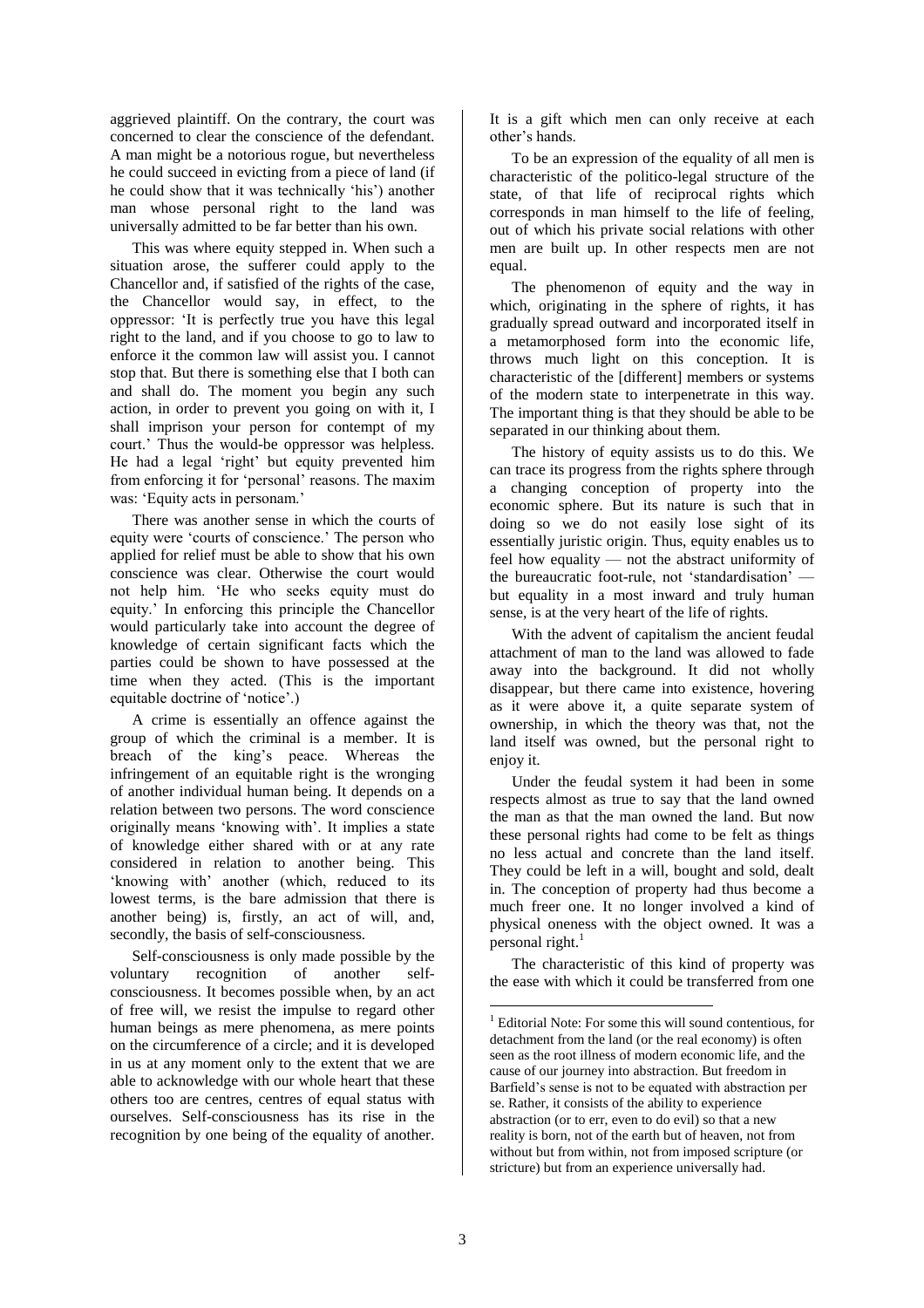person to another. Thus in a sense the equitable doctrines of ownership underlay the whole phenomenon of the growth of commerce and the rise of the free cities. In commerce the relations of human beings to one another are based not on the land but on cash. This is not necessarily an evil. It is rendered evil by the egoism of human beings, but that makes other things evil also. A commercial 'bargain' is not essentially a transaction by means of which one human being 'does' another and gains something at his expense. Essentially, it is a transaction from which both are the gainers and as such is a material reflection of the spiritual significance of men's coexistence on earth.

But the development of that conception of property which equity fosters did not stop here. There remains the question of the nature of property in cash itself.

For Rudolf Steiner, a loan in its pristine form was a gift for which the consideration was not a defined contract to repay the exact amount with or without interest, but rather a tacit understanding that the present borrower would be willing to become a lender in his turn, should occasion arise. He thought it characteristic of the loan that it creates a peculiarly personal relation. Now it is just this whole sphere of personal relations, relations which are based on some kind of confidence, some 'trust' or 'credit' that is so peculiarly the sphere of equity. Trust is the soul of equity. So strong is its sense of the concreteness of the situation which is created as soon as one man places confidence in another and acts accordingly, that it will, up to the limits of possibility, presume that that confidence is justified.

The influence which such conceptions have had on the development of money and of those numerous substitutes, such as cheques, which are its virtual equivalent in many of the transactions of modern social life, can hardly be exaggerated.

But what is money? Must a 'promise to pay' be a promise to pay something or may it be a promise to pay nothing? Are these promises 'money'? What is money? Does it exist before it is issued and, if so, to whom does it belong? These are some of the questions upon which an absolutely hopeless confusion reigns today, not only in the minds of persons in the humbler walks of life but also among those whom destiny has called to the task of governing the central banks of the great nations of the world.

Having advanced to a system of ownership based on cash instead of one based on land and the family, today we appear to be in the midst of another process - the emergence of a system based on credit. The principles of equity are influential in both cases, but there is this difference. In the former process the personal element which underlies equity

was never quite lost sight of. Personal relations and the rights based on them were indeed felt to be realities, things. They were freely bought and sold but they were never actually confused with physical things. The physical thing with which they might have been confused - the land - was there in the background in men's consciousness, in full contrast to them, and the equities hovered above it, as it were, in a different sphere. Such is the essential nature of the Trust Settlement, for example. But the obligation which is produced by a 'promise to pay', and the corresponding right called 'credit' — these things have become actually confused in men's minds with physical objects. They are indistinguishable from 'money' and money is still thought of by most people as an aggregation of physical objects.

Money in its earliest form was in fact a commodity among other commodities, and it has always been so treated by the common law. It is not regarded as evidence of a right to demand goods; it is itself goods. It is not a chose-in-action, but a chose-in-possession. Yet bank notes, when they are also currency notes or when they are legal tender and inconvertible, are indistinguishable from money. On the other hand bank notes are merely 'promises to pay'! In the nineteenth century, when all English bank notes were as a matter of course freely convertible into gold, it was settled that they are negotiable instruments and thus choses-inaction.

Such confusion on such a subject is unfortunately of more than theoretical importance. For what effect does it have when the essentially inter-personal nature of promises and 'credit' is forgotten, when rights are metamorphosed in men's minds into the semblances of physical things, so that the attempt is made to compel them to obey physical laws?

The result is that the world is caught within a network of unreal ghosts of personal obligations. A situation arises in which the whole world is in theory (but the theory is acted on) head over ears in debt to itself. Huge sums of money are owed to nobody and are withdrawn from circulation to liquidate that spectral debt. But without money the world cannot get at the goods which it produces and, as a result, it soon ceases even to produce. We therefore have a world starving to death in the midst of material plenty.<sup>2</sup>

The failure of the whole system of financial credit built up by the western world, with which we are now threatened, will not be due to a lack of personal confidence between human beings. This has probably never been greater than it is now, as is proved by the very abuses to which it is exposed.

 $2$  Written in 1932. – Eds.